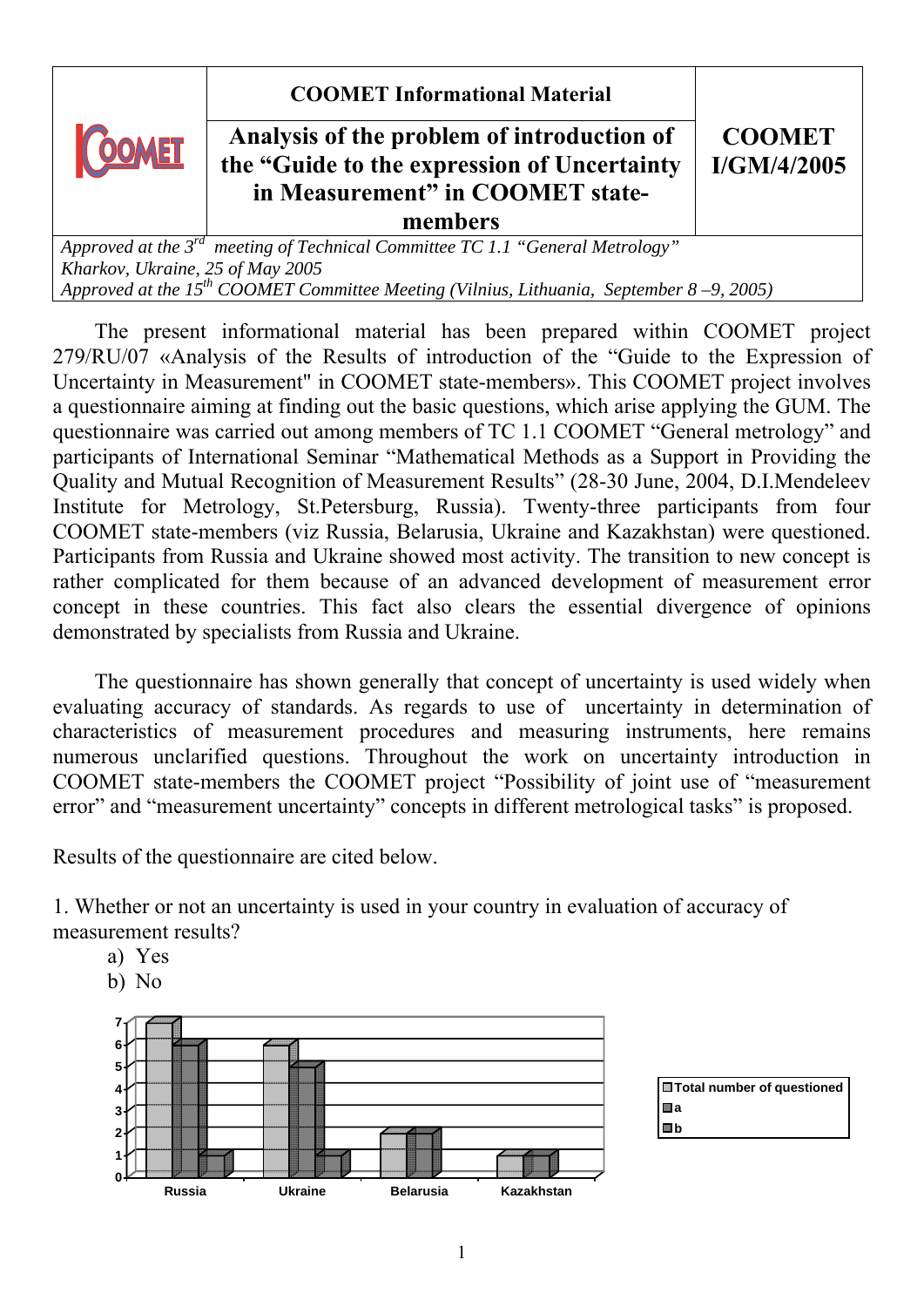## 2. Who and in what cases uses an uncertainty in your country?

a) National metrology institutes (NMIs) in determination of accuracy of

- а1) Measurement standards
- a2) Measuring instruments
- a3) Methods for carrying out measurements
- a4) Others



| 日Total number of questioned |
|-----------------------------|
| Wa1                         |
| $\Box$ a2                   |
| ■a3                         |
| ⊞ a4                        |

- b) Calibration laboratories
- b1) Yes

b2) No





- c) Testing laboratories
- с1) Yes
- с2) No



**Total number of questioned** ■c1 **c2**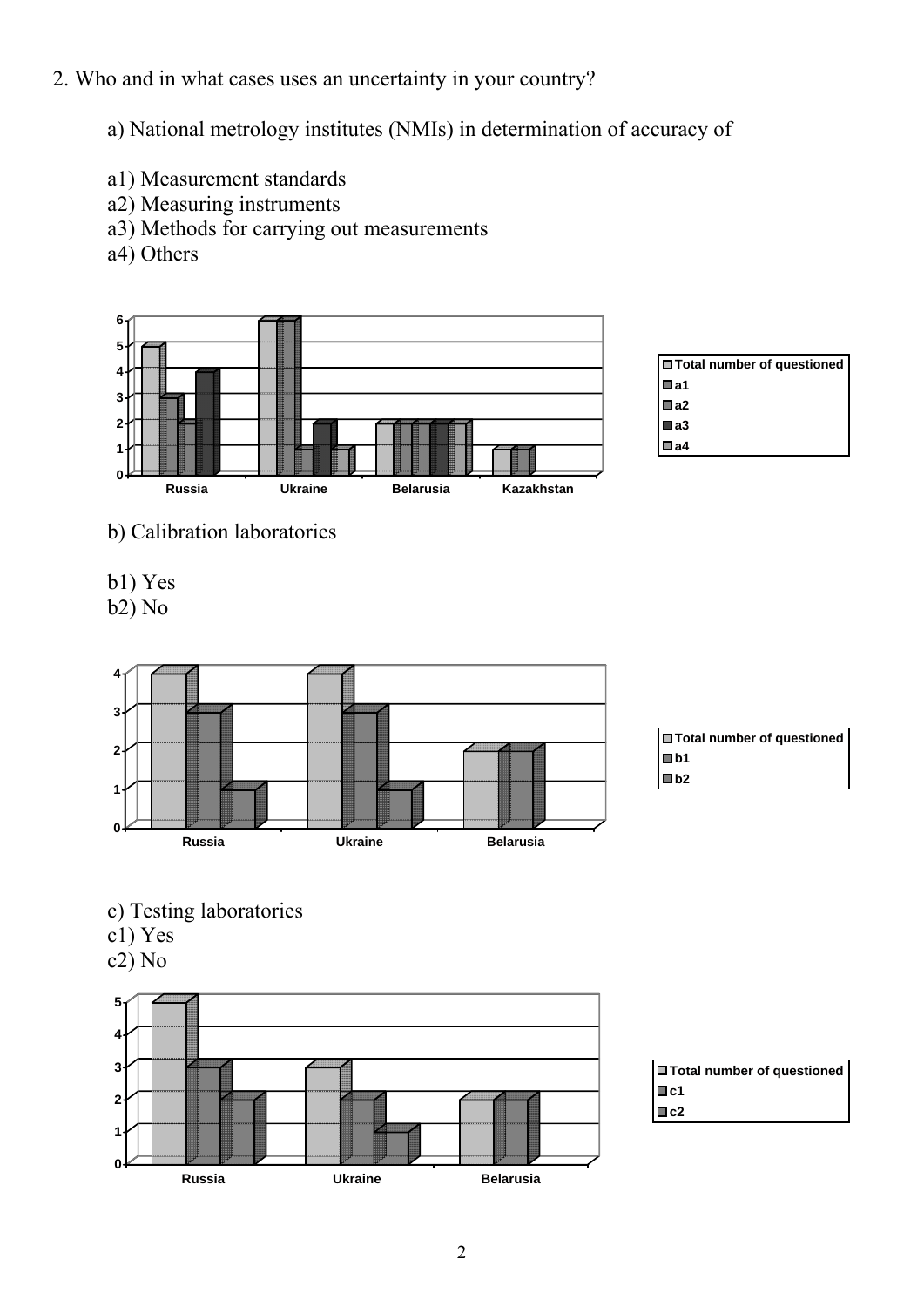3. Which normative documents do you usually use in calculation of uncertainty of measurement?

- a) International
- b) Regional
- c) National



4. Whether or not it is, in your opinion, necessary to develop additional (supplementary) documents on calculation of an uncertainty of measurement in:

- a) Expression of accuracy of measurement standards
- b) Certification of procedures for carrying out measurements
- c) Calibration of measuring instruments
- d) Verification of measuring instruments
- e) Other cases



5. Do you have problems resulting from application of the GUM? Of what character? Whether they refer to:

- a) Choice of a distribution law of input quantities
- b) Evaluation of an effective number of degrees of freedom
- c) Evaluation of correlation of input quantities
- d) Propagation to nonlinear models
- e) Some other cases

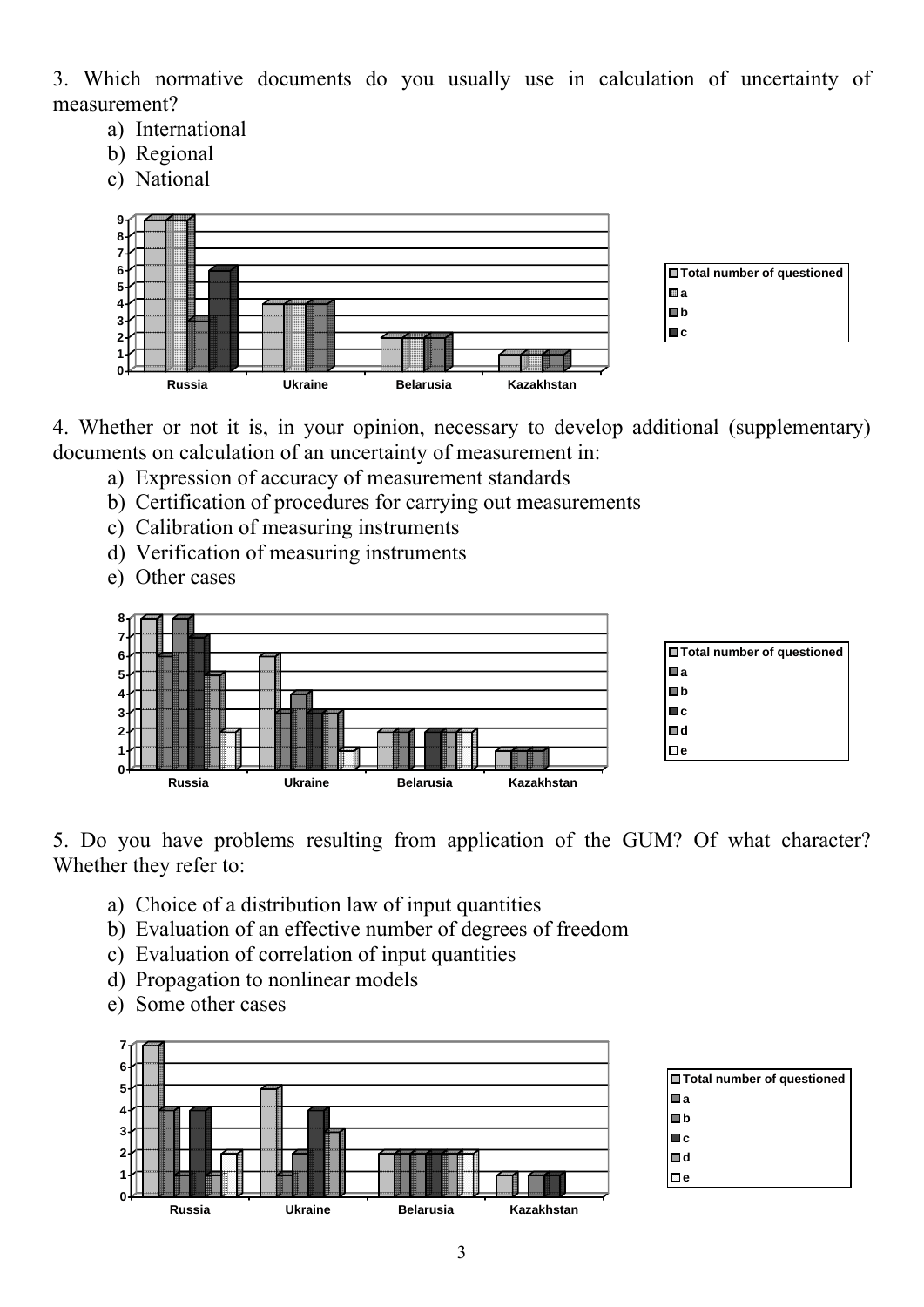6. What is, in your opinion, a more effective action in introduction of the GUM? Whether it will be:

- a) Development of additional normative documents
- b) Holding regular training seminars
- c) Preparation of a manual on calculation of an uncertainty of measurement
- d) Some other cases



7. What problems will be, in your opinion, of high priority in further development of the conception "uncertainty of measurement"? Whether they refer to:

- a) Conception, methodological, terminological ones
- b) Scientific-and-methodological
- c) Development "in width", that is, development of more complex models (among them nonlinear, vector ones), and a wider set of laws of distribution of errors
- d) Some other problems



8\*. What is your opinion on further introduction of an uncertainty of measurements into the existing base of normative documents? What is the way in which it will be possible to avoid a "double standard" in evaluation of accuracy of measurements? Does it refer to:

- a) Preservation of an error of measurements, applications of an uncertainty of measurements as a quantitative measure of error or accuracy (just as characteristics of an error) under the condition of consistency of formulae needed to get estimates.
- b) Simultaneous application of an "error" and an "uncertainty" of measurements with a demarcation of the field of their application, for example, "error" – for measuring instruments, while "uncertainty" – for measurement results.
- c) Unequivocal change over to uncertainty of measurements? If "Yes", then: